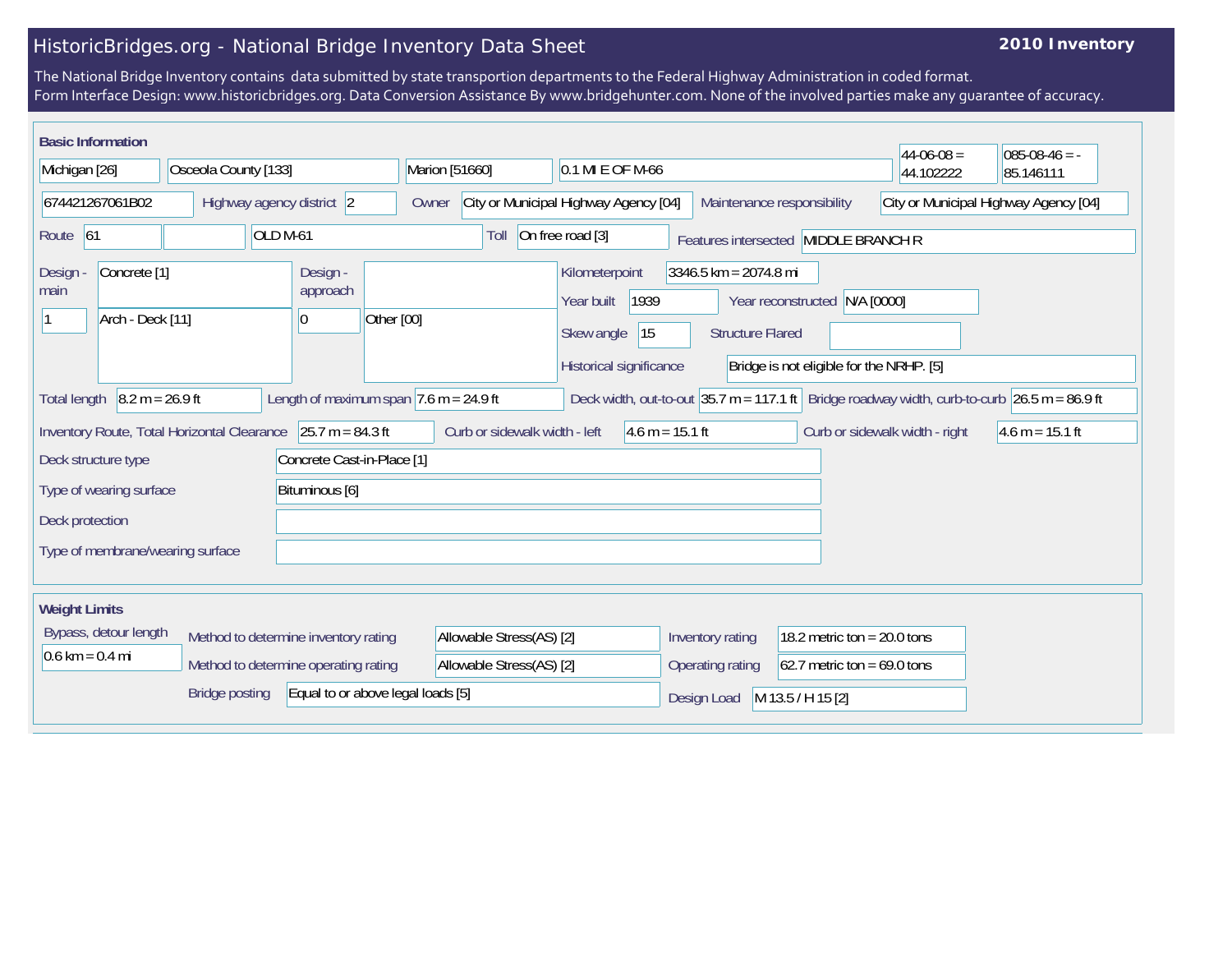| <b>Functional Details</b>                                                                                                             |                                                                                         |  |  |  |  |  |
|---------------------------------------------------------------------------------------------------------------------------------------|-----------------------------------------------------------------------------------------|--|--|--|--|--|
| 3600<br>Average daily truck traffi 5<br>Average Daily Traffic                                                                         | Year 2008<br>2028<br>6000<br>Future average daily traffic<br>%<br>Year                  |  |  |  |  |  |
| Minor Arterial (Rural) [06]<br>Road classification                                                                                    | Approach roadway width<br>$26.5 m = 86.9 ft$<br>Lanes on structure $ 4 $                |  |  |  |  |  |
| Type of service on bridge Highway-pedestrian [5]                                                                                      | Bridge median<br>Direction of traffic 2 - way traffic [2]                               |  |  |  |  |  |
| Parallel structure designation<br>No parallel structure exists. [N]                                                                   |                                                                                         |  |  |  |  |  |
| Waterway [5]<br>Type of service under bridge                                                                                          | Navigation control<br>Lanes under structure<br>$\overline{0}$                           |  |  |  |  |  |
| Navigation vertical clearanc<br>$0 = N/A$                                                                                             | Navigation horizontal clearance $ 0 = N/A$                                              |  |  |  |  |  |
| Minimum navigation vertical clearance, vertical lift bridge                                                                           | Minimum vertical clearance over bridge roadway<br>99.99 m = $328.1$ ft                  |  |  |  |  |  |
| Minimum lateral underclearance reference feature Feature not a highway or railroad [N]                                                |                                                                                         |  |  |  |  |  |
| Minimum lateral underclearance on left $0 = N/A$<br>Minimum lateral underclearance on right $99.9 =$ Unlimited                        |                                                                                         |  |  |  |  |  |
| Minimum vertical underclearance reference feature Feature not a highway or railroad [N]<br>Minimum Vertical Underclearance $ 0 = N/A$ |                                                                                         |  |  |  |  |  |
| Appraisal ratings - underclearances N/A [N]                                                                                           |                                                                                         |  |  |  |  |  |
|                                                                                                                                       |                                                                                         |  |  |  |  |  |
| <b>Repair and Replacement Plans</b>                                                                                                   |                                                                                         |  |  |  |  |  |
| Type of work to be performed                                                                                                          | Work to be done by contract [1]<br>Work done by                                         |  |  |  |  |  |
| Replacement of bridge or other structure because<br>of substandard load carrying capacity or substantial                              | Bridge improvement cost<br>750000000<br>100000000<br>Roadway improvement cost           |  |  |  |  |  |
| bridge roadway geometry. [31]                                                                                                         | $9.1 m = 29.9 ft$<br>Length of structure improvement<br>Total project cost<br>850000000 |  |  |  |  |  |
|                                                                                                                                       | 2005<br>Year of improvement cost estimate                                               |  |  |  |  |  |
|                                                                                                                                       | Border bridge - state<br>Border bridge - percent responsibility of other state          |  |  |  |  |  |
|                                                                                                                                       | Border bridge - structure number                                                        |  |  |  |  |  |